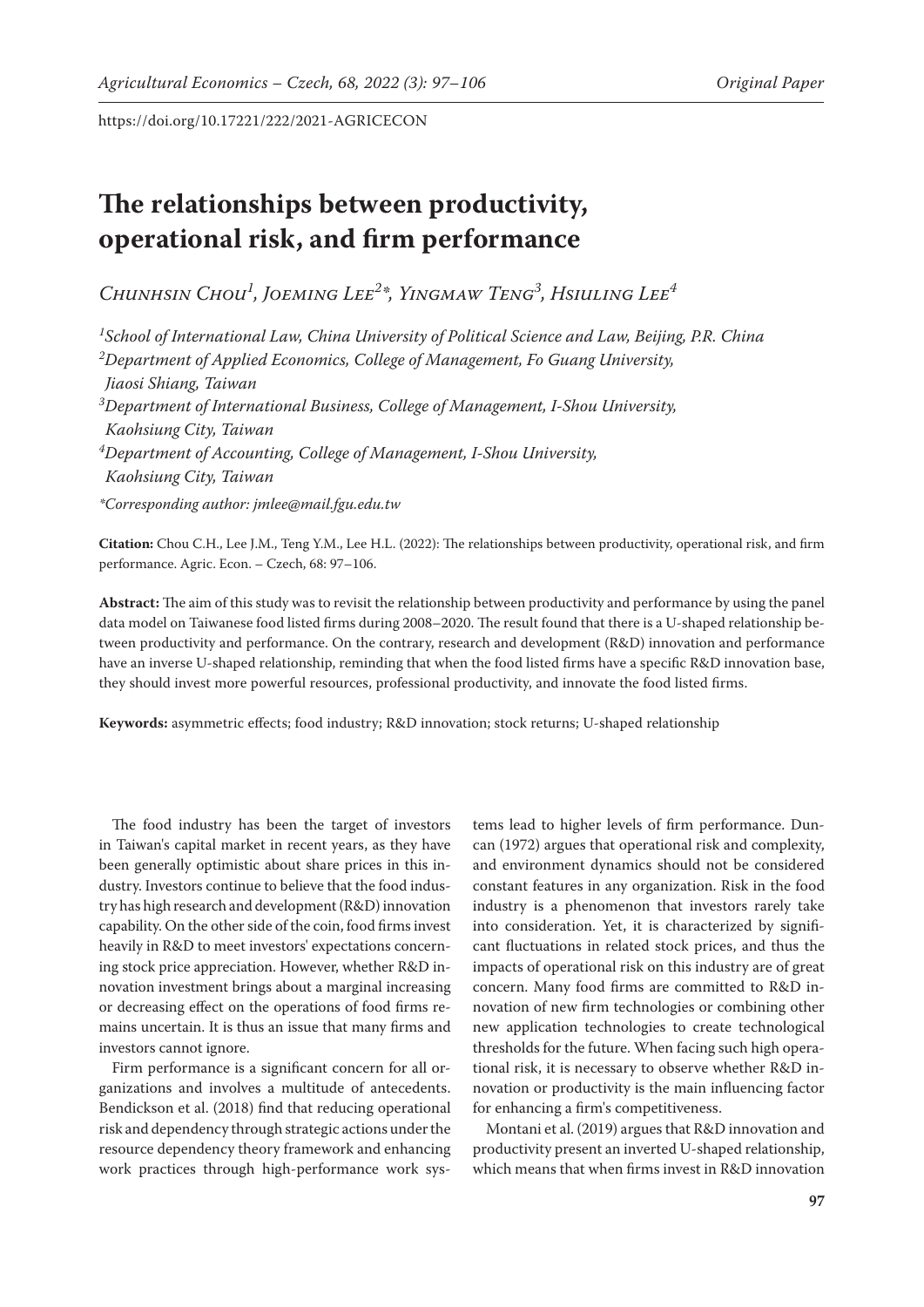and productivity, in addition to taking into account the substantial benefits of these two variables, they should also conceive of contribution to firm performance. Arkolakis et al. (2018) pointed out that R&D innovation is essential in creating corporate value. By observing OECD countries, including the US, Germany, Australia, and other countries, it is found that countries that focus on innovation can also gain productivity.

Acemoglu and Restrepo (2018) focus on the structural changes between US corporate innovation R&D and productivity. However, in recent years, operating risks have gained the attention of firms. The relevance of R&D innovation and productivity effort to firm performance should be considered to the effect of operational risk.

In addition, according to Arkolakis et al. (2018), R&D innovation and productivity are issues that firms should continue to pay attention to, not just short-term practices. Acemoglu and Restrepo (2018) stated that R&D innovation and productivity have significant relevance to the growth of firms, and it also implies that the development of firms must have an attitude of pursuing R&D innovation and productivity. Operational risk has been an important issue in recent years. The impact of an operational risk may allow firms to continue to maintain their competitiveness, which has a better effect on firms' investment in R&D, innovation, and productivity. However, operational risks are often neglected in the past literature. Therefore, this paper attempts to consider operational risk factors and re-empirically the relevance of R&D innovation and productivity to firm performance.

Acemoglu and Restrepo (2018) found that the threshold effect of operational risk should be considered when considering R&D innovation, productivity, and firm performance. This paper also found a non-linear relationship between R&D innovation and firm performance, and there is also a non-linear relationship between productivity and firm performance. These phenomena, in addition, prove partial consistency with the past literature; as a result, it further considers structural changes and captures the relationship between structural changes such as R&D innovation, productivity, and operating performance.

Different from other studies, from the viewpoint of operational risk threshold, this paper observes an asymmetric effect of productivity and R&D innovation on performance in Taiwan's food industry. On the other hand, this paper revisits the non-linear relationship between productivity and R&D innovation for firm performance in the food industry.

The results of the recent literature on firm performance and productivity are fairly valuable. They mean

that when it comes to high-end industries, the degree of emphasis on productivity should be on more professional performance because it is essential for improving overall firm performance. Regarding operational risk, as the food industry is in a highly competitive environment, the share price performance focuses on investors' attention. However, competent authorities, firms, and investors often ignore the impact of operational risk on this industry. Montani et al. (2019) shows that R&D innovation and productivity present an inverted Ushaped relationship, and an efficient workload is conducive to improving R&D innovation ability.

Arkolakis et al. (2018) pointed out that the country can focus on R&D innovation, and productivity is essential, especially since the government needs to focus on the added value of innovation. Acemoglu and Restrepo (2018) show the relationship between the R&D innovation capabilities of firms and productivity growth and find that innovation capabilities are indeed different from firms with varying growth rates. Pedersen et al. (2018) found that the effect of R&D innovation is more conducive to the firm's sustainability, and therefore, innovation ability affects the firm's operations, productivity, and sustainable development.

Priem et al. (1995) found that operational risk is a moderating factor in the corporate strategic decision-making process and firm performance. Operational risk will affect R&D innovation performance because the operational risks may affect the firm's overall performance.

Patel and Pavitt (1995) showed that R&D expenditure and patent rights could be indicators of firm innovation performance. The empirical results found that R&D expenditure, patent output, and corporate performance were significantly correlated.

Bettis and Mahajan (1985) showed a trade-off between profitability and operational risk and found that the operating performance of a diversified firm is poor. However, the diversified firm also has a lower standard deviation, which represents a lower operational risk.

Dai and Cheng (2018) note that the widely observed positive relationship between product innovation and revenue productivity should be interpreted with caution. Liu (2018) presents empirical evidence on the upward trend in the volatility of firm-specific productivity shocks, which is more robust for newer, smaller firms, and in the technology sector. Glaeser et al. (2020) argue that patents reflect, in part, management's decision to reveal the outcome of uncertain investments in innovation. Whether a manager seeks to maximize the firm's short-term stock price or long-term profits represents disclosure friction. Chen et al. (2018) find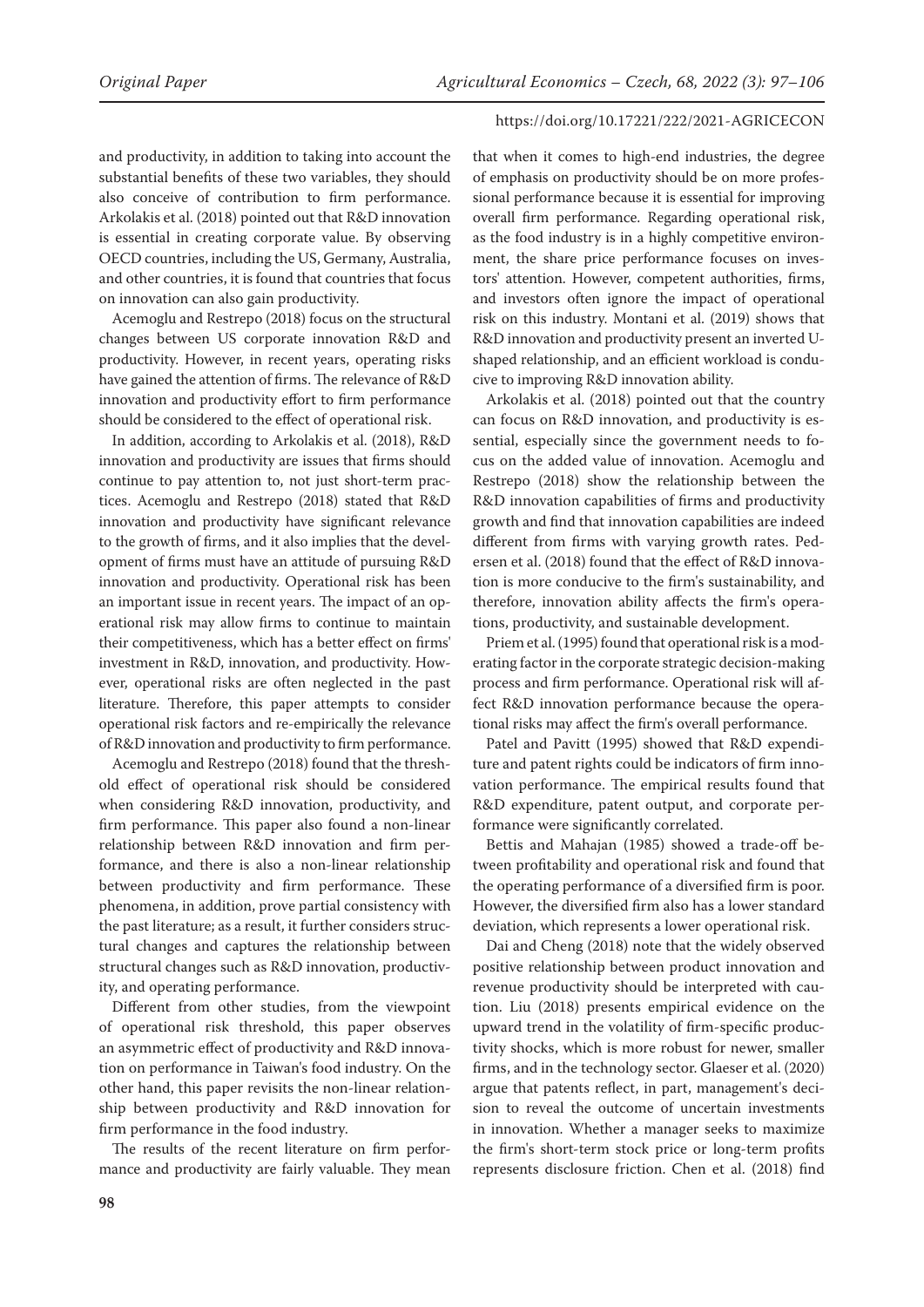that an R&D subsidy has an inverted U-shape effect on performance, while non-R&D support positively impacts performance.

This paper sets second hypothesis  $(H_2)$ . Productivity has a U-shape effect on performance because the literature has a lot of discussion on productivity in the past, including the increasing or decreasing influence of the firm's use of productivity on the performance. In particular, traditional industries used to use a lot of human resources in the past. Still, when the input of human resources into production reaches the limit, no amount of investment in human resources may improve productivity at this time. Especially in Taiwan, the industry has entered the technological environment, and the phenomenon of a declining birthrate has become severe. Effective use of productivity is essential for the performance of firms. The transformation of outstanding productivity and R&D and innovative technology, it can improve the quality and enhance the firm performance.

Therefore, productivity should be given full attention by the firm because the more human resources, it may not be converted into production efficiency. Still, it is a waste of the firm. The firm can think about the concepts and practices to improve productivity, such as introducing human resource professional training, technology management technology, and employee compensation systems, to maximize the firm's performance with a small amount of outstanding productivity.

*H*<sub>1</sub>: R&D innovation has an inverted U-shape effect on performance.

 $H_2$ : Productivity has a U-shape effect on performance.

Esteve-Pérez et al. (2018) find that in the intermediate stage both age and productivity play a role in reducing firms' hazard rates. Golec and Vernon (2007) argue that food firms are exposed to greater financial risk than firms in other industries and are more sensitive to policy shocks that affect or could affect industry profitability. Bloom and Milkovich (1998) extended agency-based research by examining the role of risk in the structure of managerial compensation and its relationship to organizational performance. Their paper suggests that organizations facing higher risk do not emphasize short-term incentives more than other organizations but instead place less emphasis on them. Kren and Kerr (1993) note a moderate relationship between uncertainty and compensation system design. In non-monitoring firms, higher levels of uncertainty are associated with increased use of performance contingent compensation. We thus have the following two hypotheses.

- $H_3$ : There is a threshold effect between operational risk and firm performance.
- $H_a$ : The relationship between firm performance and productivity exhibits an asymmetric effect under the threshold of operational risk.

From the above discussion of the literature, we can see that productivity is an essential key factor, especially in the past, because the food industry always pays attention to continuous investment in R&D innovation. The effects of operational risk on the food industry are rarely explored in the literature. This paper considers the impact of productivity and R&D innovation on firm performance under the threshold of operational risk.

Looking at the past literature, we find that R&D innovation capabilities, productivity, and financial policies have fascinating effects on firm performance. There may be a non-linear relationship between the above variables, and operational risk is usually an essential factor that firms ignore. Still, the operational risk may be a critical factor that affects the firm's investment in R&D innovation and productivity performance.

Therefore, this paper looks forward to further capturing the impact of R&D innovation capabilities, productivity, and financial policies on different types of firm performance, considering the status of different thresholds of operational risks.

## **MATERIAL AND METHODS**

**Model basics.** This paper's revisited the relationship between operational risk, productivity, and performance by using the panel data model on 35 Taiwanese food-listed firms during 2008–2020. The source of data supporting this paper calculation is based on data provided by the Taiwan Economic Journal (TEJ 2020). This paper considers the reasons for the completeness of the data, mainly using these 35 Taiwanese food-listed firm samples.

This model by Bendickson et al. (2018) and Bloom and Milkovich (1998) is derived from conventional theory and employs the panel data model to estimate correlations among R&D innovation, productivity, and firm performance. We set up panels on quarterly data frequencies and take our data from TEJ sources. We construct an equation as follows and main variable descriptions in Table 1:

$$
\ln TQ_{it} = \beta_{1i} \ln RD_{it} + \beta_{2i} \ln PR_{it} +
$$
  
+ 
$$
\beta_{3i} \ln OPE_{it} + \beta_{4i} \ln RISK_{it} +
$$
  
+ 
$$
\beta_{5i} \ln SIZE_{it} + \beta_{6i} \ln CASH_{it} + \varepsilon_{it}
$$
 (1)

**99**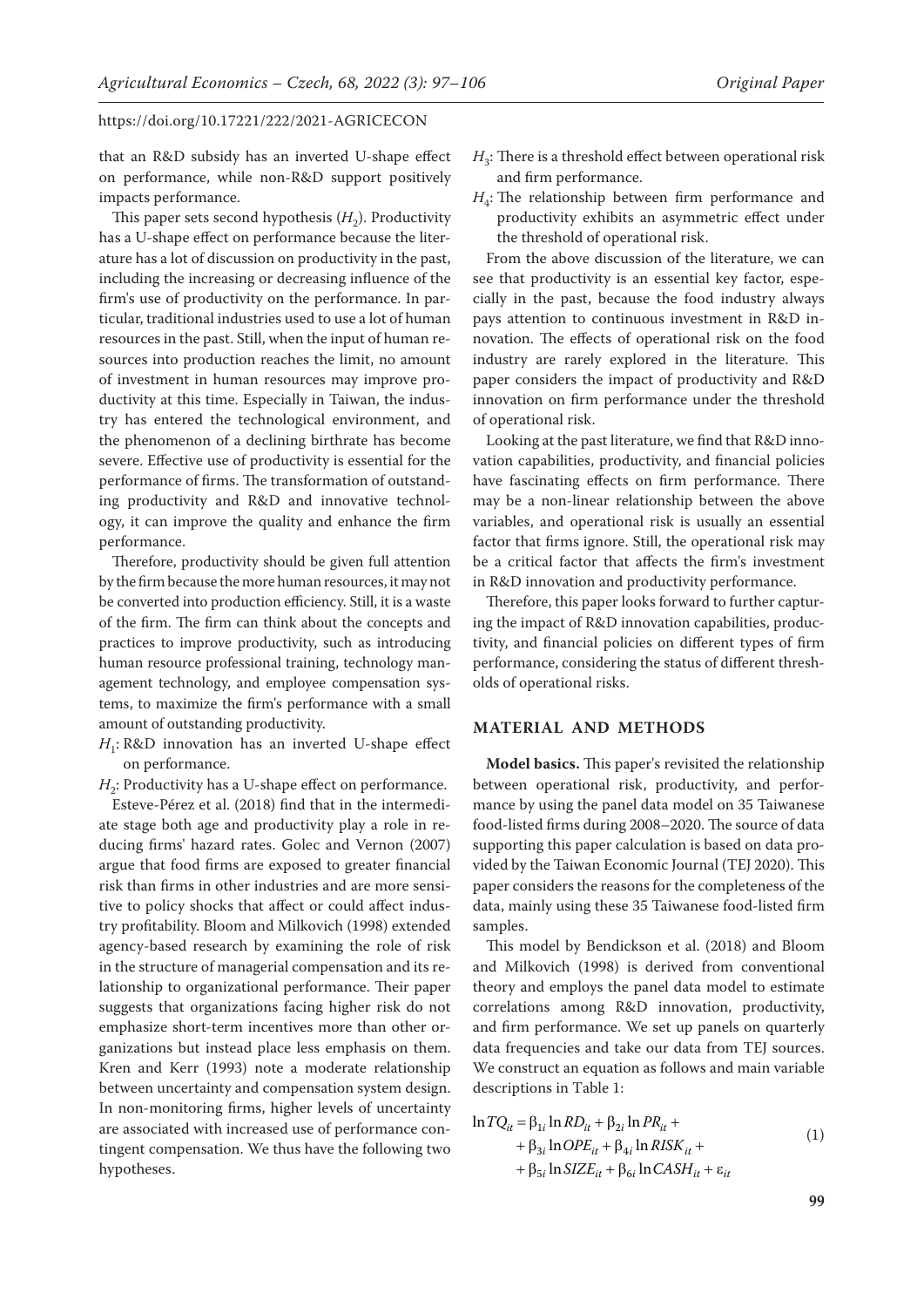where: *TQ*<sub>it</sub>– Tobin's *Q*; *RD*<sub>it</sub> – R&D innovation intensity;  $PR_{it}$  – productivity indicator;  $OPE_{it}$  – operating profit rate;  $RISK_{it}$  – operational risk;  $SIZE_{it}$  – firm size; *CASH<sub>it</sub>* – cash flow ratio;  $ε_{it}$  – error term;  $β$  – coefficient.

# *H*<sub>1</sub>: R&D innovation has an inverted U-shape effect on performance.

$$
\ln TQ_{it} = \beta_{1i} \ln RD_{it} + \beta_{2i} \ln RD_{it}^2 +
$$
  
+  $\beta_{3i} \ln PR_{it} + \beta_{4i} \ln OPE_{it} + \beta_{5i} \ln RISK_{it} +$   
+  $\beta_{6i} \ln SIZE_{it} + \beta_{7i} \ln CASH_{it} + \varepsilon_{it}$  (2)

 $H_2$ : Productivity has a U-shape effect on performance.

$$
\ln TQ_{it} = \beta_{1i} \ln RD_{it} + \beta_{2i} \ln PR_{it} +
$$
  
+  $\beta_{3i} \ln PR_{it}^2 + \beta_{4i} \ln OPE_{it} + \beta_{5i} \ln RISK_{it} +$   
+  $\beta_{6i} \ln SIZE_{it} + \beta_{7i} \ln CASH_{it} + \varepsilon_{it}$  (3)

### https://doi.org/10.17221/222/2021-AGRICECON

Panel dynamic threshold model. Our study follows Gonzalez et al. (2005) and Acemoglu and Restrepo (2018) who examined the relationship between R&D innovation, productivity, and firm performance. This paper found that the threshold effect of operational risk should be considered when considering R&D innovation, productivity, and firm performance by panel smooth transition regression (PSTR) model and Matlab R2008b software. This paper also found a non-linear relationship between R&D innovation, productivity, and firm performance. This paper first models a threshold effect relationship and asymmetric effect between R&D innovation, productivity, and Tobin's *Q* under operational risk and operating profit rate threshold effect, expressing the log equation as follows.

- $H_3$ : There is a threshold effect between operational risk and firm performance [Equation (4)].
- $H_4$ : The relationship between firm performance and productivity exhibits an asymmetric effect under the threshold of operational risk [Equation (5)].

$$
TQ_{it} = \beta_{1i} \ln RD_{it} + \beta_{2i} \ln PR_{it} + \beta_{3i} \ln SIZE_{it} + \beta_{4i} \ln CASH_{it} + \varepsilon_{it}
$$
  
+ 
$$
\left[ \beta_{1i} \ln RD_{it} + \beta_{2i} \ln PR_{it} + \beta_{3i} \ln SIZE_{it} + \beta_{4i} \ln CASH_{it} \right] g \left( RISKq_{it}; \gamma, c \right) + \varepsilon_{it}
$$
 (4)

where: *g* – transition function; *RISKq<sub>it</sub>* – transition variable; *c* – threshold parameter; γ – determines the speed and smoothness of the transition.

| Variable    | Description                                                                                                                                                                                                                                 | Calculation                                                                                                                                  |
|-------------|---------------------------------------------------------------------------------------------------------------------------------------------------------------------------------------------------------------------------------------------|----------------------------------------------------------------------------------------------------------------------------------------------|
| TQ          | a comparison between the stock market value<br>of the firm and the net book value of the firm                                                                                                                                               | $TO =$ (total market value / total asset value) $\times$ 100%                                                                                |
| RD          | R&D innovation agent variables, using the ratio<br>of research development costs to net sales                                                                                                                                               | $RD = (R&D)$ expense / net operating income) $\times$ 100%                                                                                   |
| PR          | the output value is a food firm's input per unit<br>of human resources; an effective indicator for<br>measuring the efficiency of human resource<br>utilization and industrial competitiveness                                              | $PR =$ net operating income / number of employees                                                                                            |
| <b>OPE</b>  | the profit generated by the food firm<br>for each unit of revenue generated                                                                                                                                                                 | $OPE = (operating income / net sales) \times 100\%$                                                                                          |
| <b>RISK</b> | operational risk is measured by the volatility of stock<br>price return of the food firm; the fluctuation of stock<br>price compensation not only reflects the firm's non-sys-<br>tematic risks but also reveals the rates among food firms | $RISK =$ operational risk is measured<br>by the annualized standard deviation<br>calculated from the stock price<br>return of the food firms |
| <b>SIZE</b> | this study uses a food firm's total assets<br>as a measure of scale                                                                                                                                                                         | $SIZE = ln (firm total assets)$                                                                                                              |
| CASH        | food firms' ability to obtain sufficient<br>cash to repay their debts and honour their<br>commitments through operations                                                                                                                    | $CASH = (net cash flow from operating)$<br>activities / current liabilities) $\times$ 100%                                                   |

Table 1. Main variable descriptions

*TQ* – Tobin's *Q*; *RD* – R&D innovation intensity; *PR* – productivity; *OPE* – operating profit rate; *RISK* – operational risk; *SIZE* – firm size; *CASH* – cash flow ratio

Source: Authors' own calculations based on data provided by TEJ (2020) database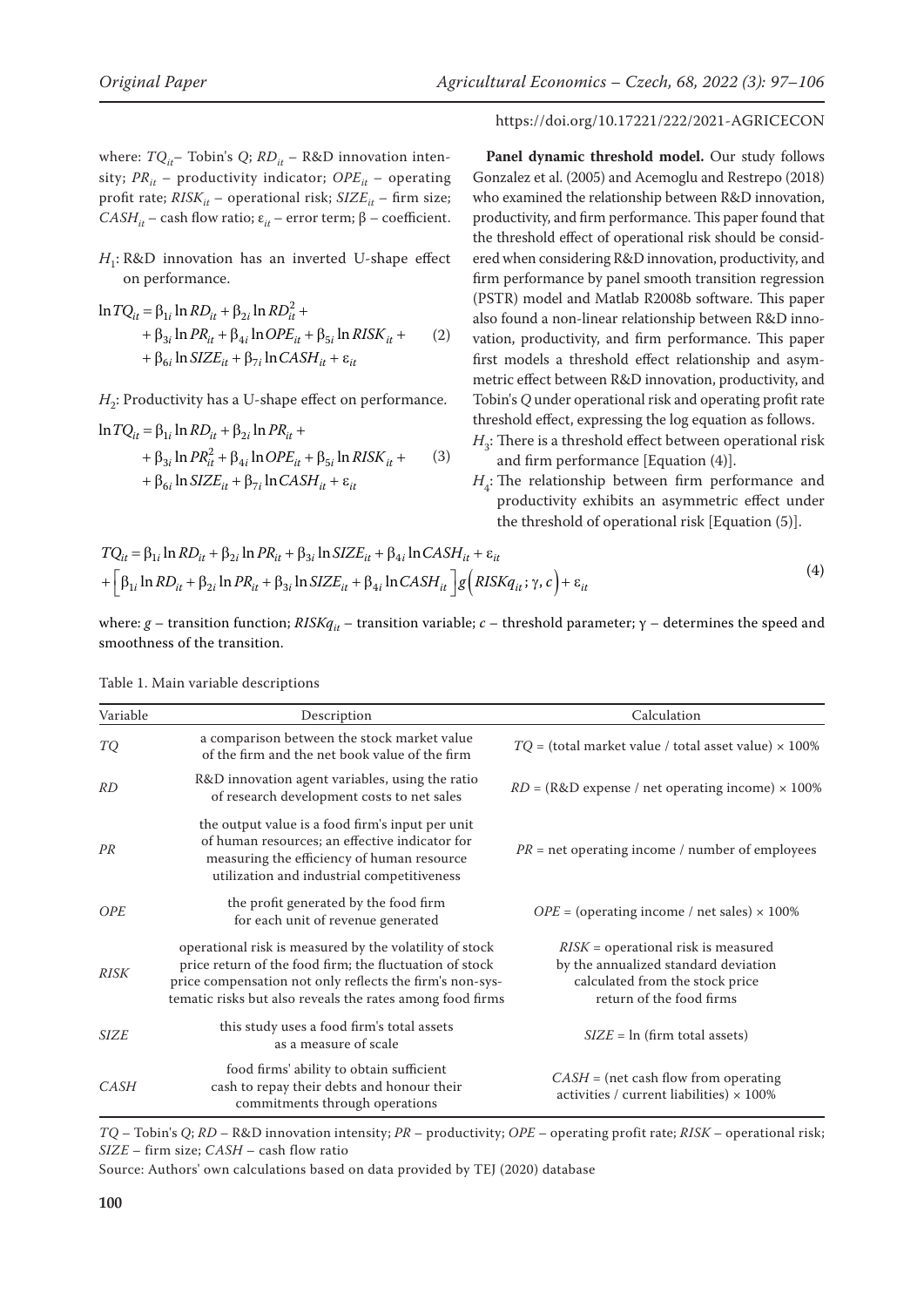$$
TQ_{it} = \beta_{1i} \ln RD_{it} + \beta_{2i} \ln PR_{it} + \beta_{3i} \ln SIZE_{it} + \beta_{4i} \ln CASH_{it} + \varepsilon_{it}
$$
  
+ 
$$
\left[\beta_{1i} \ln RD_{it} + \beta_{2i} \ln PR_{it} + \beta_{3i} \ln SIZE_{it} + \beta_{4i} \ln CASH_{it} \right] g \left(OPEq_{it}; \gamma, c\right) + \varepsilon_{it}
$$

where:  $OPEq_{it}$  – transition variable.

This paper observes the structural changes in R&D innovation, productivity, and firm performance, which allow for estimating the parameters of a panel dynamic threshold model. See Gonzalez et al. (2005) for more details and the maximum number of transition functions, for which the model automatically determines the optimal number. The slope parameters and location parameters of the transition function and the slope parameters in each regime for all explicative variables are estimated by non-linear least square (NLS).

This paper models the relationship between operational risk, productivity, and Tobin's *Q*, using the panel approach that considers food industry to set up threshold variables for operational risk (*RISK*) and operating profit rate (*OPE*) to explore the relationship between operational risk, productivity, and Tobin's *Q*.

#### **RESULTS AND DISCUSSION**

**Descriptive statistics.** Table 2 shows the operational performance of the R&D innovation, R&D innovation, and productivity, and thus it is important for food firms or investors and authorities to identify those sustainability factors that can create performance. This study observes that operational risks are extremely volatile, meaning that their impact on the food industry cannot be ignored. The minimum (–2 383.860%) and the maximum (38.570%) belongs to the operating profit ratios of food firms, which means that the operating profits generated by the food industry are heterogeneous.

The difference in cash flow rates (*CASH*) within the food industry is large, indicating that the food industry has a wide range of cash flow strategies. This article also observes that firms with negative cash flow (–0.566) will burden firm plans to engage in R&D innovation. It is necessary to continuously provide R&D innovation funds for the food industry.

**Correlation coefficients.** Table 3 shows that firm performance has a positive correlation with R&D innovation (0.082) and has a negative correlation with productivity (–0.108), implying different correlations between productivity and R&D innovation on firm performance. In the long run, it is important for many food firms to integrate R&D innovation with productivity and to realize contributions toward positive firm performance. The production, quality, service, and other management capabilities of food firms help extend the additional value of R&D innovation. In addition, operational risk is related to a food firm's enterprise value (0.200) and is the external pressure of many industries. However, for the food industry, operational risk is a source of competitiveness, because its stimulation will be able to bring more competitiveness to the industry. There is a positive correlation between the cash flow ratio and firm performance (0.271) because, for the food industry, which needs a lot of funds for R&D innovation, cash flow is indeed indispensable.

**Panel data regression models.** From Table 4, panel A we find that the productivity of the food industry has a negative relationship with firm performance (–0.388). It is obvious that firms initially invest in productivity and need to invest resources in training professional personnel, but this may not be able to produce benefits in the short term. However, an initial investment in R&D innovation can indeed have a positive relationship with firm performance (2.806). Operational risk has a positive

|  | Table 2. Descriptive statistics |  |
|--|---------------------------------|--|
|--|---------------------------------|--|

| $TQ$ – Tobin's Q; RD – R&D innovation intensity; PR – productivity indicator; OPE – operating profit rate; RISK – opera- |  |
|--------------------------------------------------------------------------------------------------------------------------|--|
| tional risk; SIZE – firm size; CASH – cash flow ratio                                                                    |  |

Variable *TQ RD PR OPE RISK SIZE CASH* Mean 1.779 0.174 3.250 –12.118 12.499 6.374 0.034 Median 1.510 0.044 3.267 7.140 9.132 6.352 0.025 Minimum 0.440 0.000 1.530 –2 383.860 0.020 5.084 –0.566 Maximum 7.660 16.802 4.522 38.570 110.258 7.583 0.357 SD 1.022 0.904 0.403 134.232 12.360 0.435 0.079

Source: Authors' own calculations based on data provided by TEJ (2020) database

**101**

(5)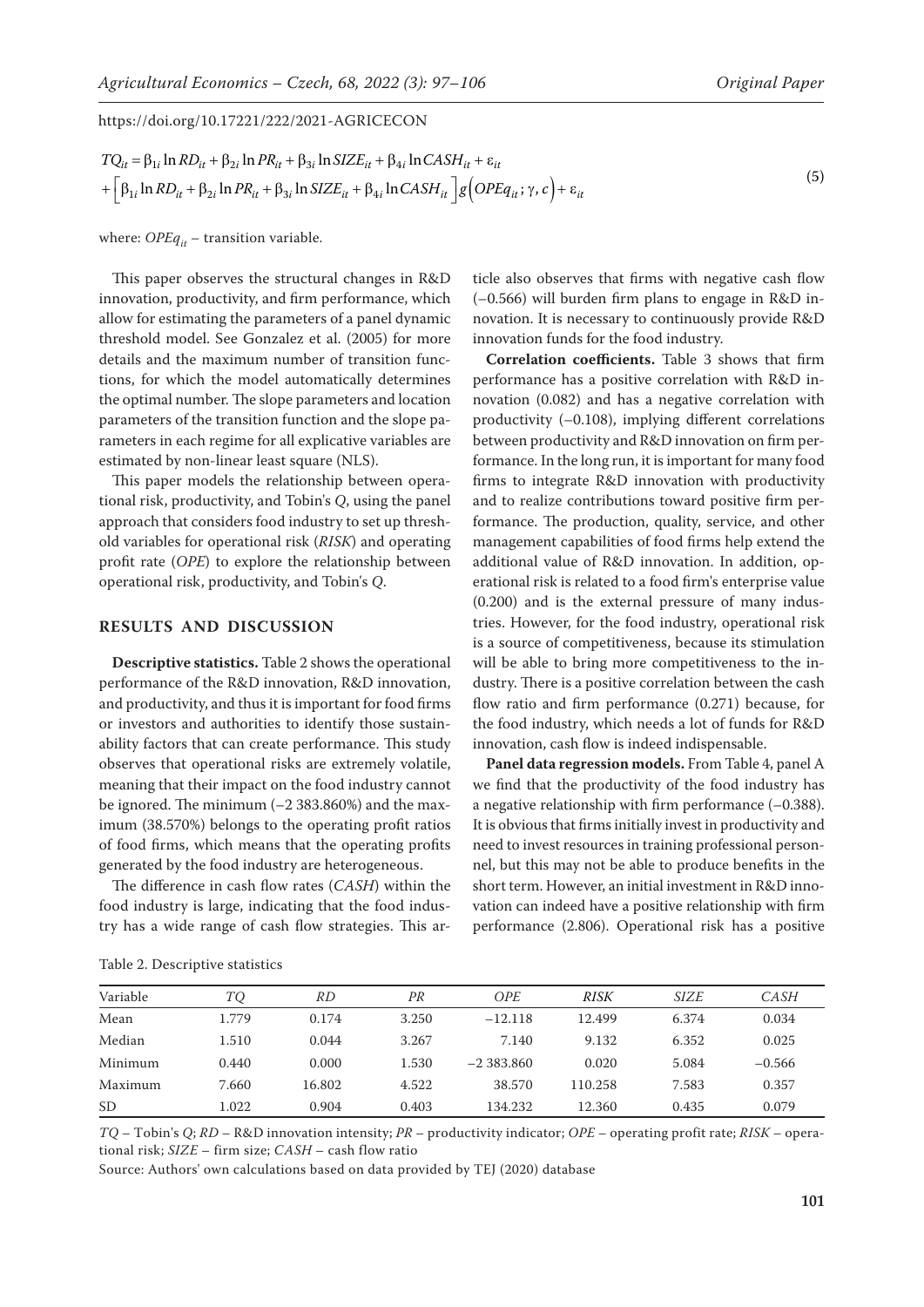| Table 5. Correlation coefficients |             |             |             |             |             |            |         |
|-----------------------------------|-------------|-------------|-------------|-------------|-------------|------------|---------|
| Variable                          | TQ(1)       | RD(2)       | PR(3)       | OPE(4)      | RISK(5)     | SIZE(6)    | CASH(7) |
| TQ(1)                             |             |             |             |             |             |            |         |
| RD(2)                             | $0.082***$  |             |             |             |             |            |         |
| PR(3)                             | $-0.108***$ | $-0.340***$ |             |             |             |            |         |
| OPE(4)                            | $-0.038$    | $-0.992***$ | $0.358***$  |             |             |            |         |
| RISK(5)                           | $0.200***$  | $0.129***$  | $-0.046***$ | $-0.124***$ |             |            |         |
| SIZE(6)                           | $-0.131***$ | $-0.055***$ | $0.275***$  | $0.082***$  | $-0.107***$ |            |         |
| CASH(7)                           | $0.271***$  | $-0.182***$ | $0.293*$    | $0.227***$  | $-0.009***$ | $0.131***$ |         |

# Table 3. Correlation coefficients

\*, \*\*\*Significance at the 0.1 and 0.01 levels, respectively; *TQ* – Tobin's *Q*; *RD* – R&D innovation intensity; *PR* – productivity indicator; *OPE* – operating profit rate; *RISK* – operational risk; *SIZE* – firm size; *CASH* – cash flow ratio Source: Authors' own calculations based on data provided by TEJ (2020) database

relationship with firm performance (0.012), which may be related to the characteristics of the industry. It must have forward-looking technology or successful biological research to break through the industry and create stronger industrial competitiveness. In addition, with the prevalence of capital market financing, investors mostly buy or sell their holdings through market information and technology leadership in the food industry.

Panel B shows that R&D innovation and performance in the food industry have an inverse U-shaped relationship, as seen from *RD* (3.585) and *RD*<sup>2</sup> (–0.042) on firm performance, implying that when the food industry initially invested in R&D innovation, it indeed generated support for corporate performance, but when the industry expanded R&D innovation inputs at that time, it was obvious that there was a reversal effect on corporate performance. This study is a reminder to the food industry that it is not the expansion of R&D innovation that creates corporate performance, because unmanaged R&D investment may have a negative impact on corporate financial risks and investor rights. This study finds that operational risks have a positive relationship with the performance of companies in the food industry, showing that such risks can drive competitiveness in the industry.

The industrial nature of the food industry is different from traditional industries – for example, the food industry has created new technologies, new patents, and other functions that are important investment targets for investors in the capital market. Therefore, R&D and technological innovation in the food industry will, more importantly, include operational achievements such as talent cultivation and productivity, which the capital market will respond to immediately. This study finds that the cash flow ratio has a positive relationship with firm performance, which means that the food industry needs huge capital turnover. Adequate cash flow is important, but the food industry must also have a standard for managing cash flow, as an individual firm receives the greatest benefit from cash flow.

Panel C presents that the square of productivity in the food industry has a U-shaped relationship on performance, as seen in *PR* (–4.511) and *PR*<sup>2</sup> (0.632) on firm performance. It is obvious that firms have increased their input in productivity and have been able to generate benefits to firm performance in the long run. In the past, the food industry's resources invested in R&D innovation were mostly very high, but it was also possible to achieve professional productivity. However, there is no long-term or professional training mechanism. This study offers a reminder that when the food industry has a certain R&D innovation base, it should invest in more powerful resources, exude strong professional productivity, enhance the professional productivity of firms, and innovate to a wider degree. Therefore, in terms of the long-term operations of the food industry, professional productivity is a very important observational indicator. We also note that investors participating in the holding or selling of the food industry should observe the performance of a firm's professional productivity. The study also suggests that competent authorities, in addition to investing heavily in R&D resources and focusing on the food industry, need to enhance professional productivity resources in order to make Taiwan's food industry more competitive in the long term.

In panel D and panel E, the robustness regression results show that R&D innovation has an inverted U-shape, as seen in *RD* (0.326) and *RD*<sup>2</sup> (–0.021) on firm performance. The U-shaped productivity results, shown by *PR* (–3.259) and *PR*<sup>2</sup> (0.466) on firm performance, are consistent with panel B and panel C, under the condition for considering control variables.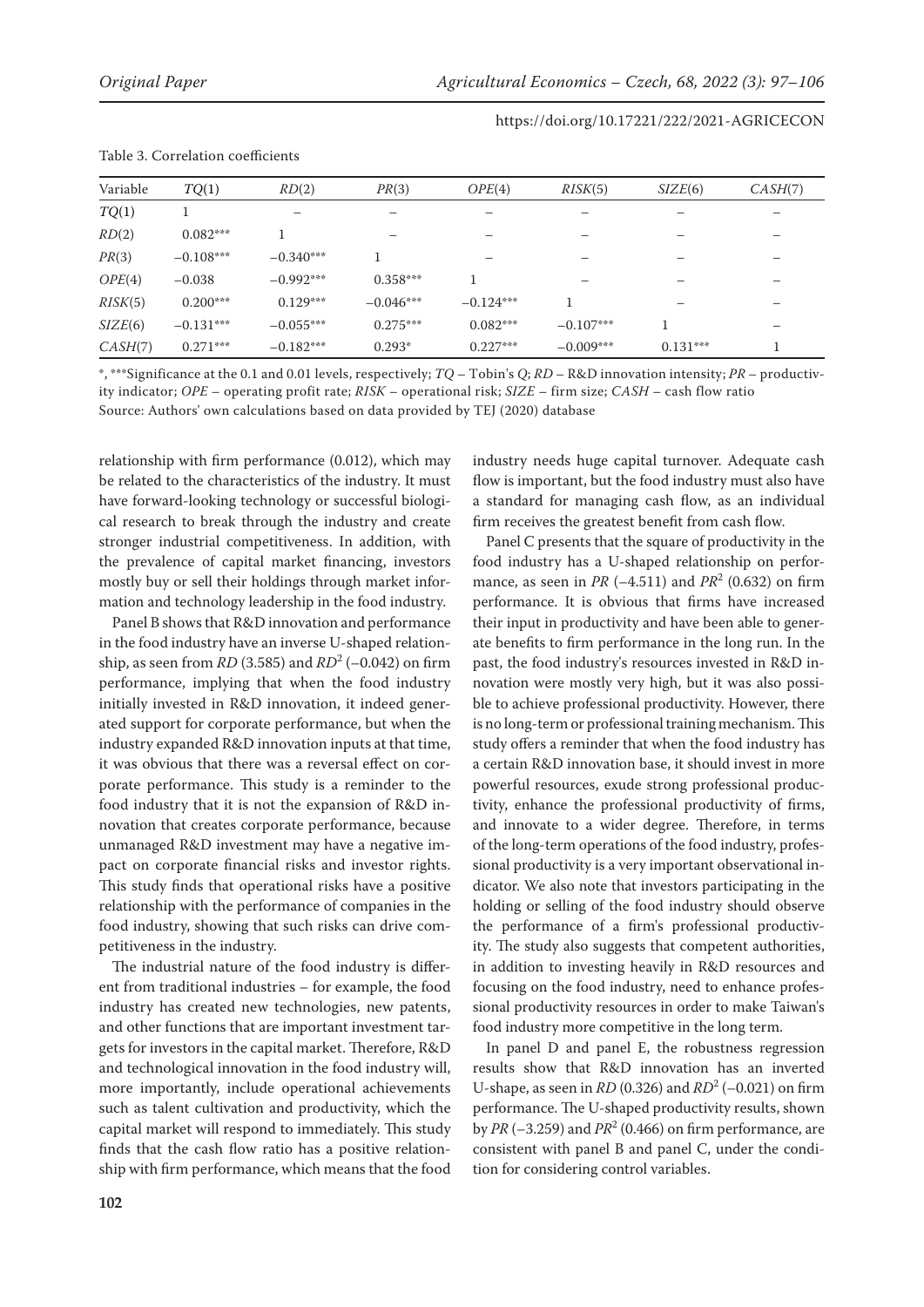| Variable                 | Panel A                | Panel B                | Panel C                | Panel D                | Panel E                |
|--------------------------|------------------------|------------------------|------------------------|------------------------|------------------------|
| Tobin's Q                |                        |                        |                        |                        |                        |
| Constant                 | 5.432***<br>(0.411)    | 5.001***<br>(0.409)    | 12.037***<br>(1.206)   | $1.793***$<br>(0.030)  | 1.793***<br>(0.030)    |
| RD                       | 2.806***<br>(0.257)    | $3.585***$<br>(0.278)  | 3.003***<br>(0.256)    | $0.326***$<br>(0.084)  |                        |
| RD <sup>2</sup>          |                        | $-0.042***$<br>(0.006) |                        | $-0.021***$<br>(0.007) |                        |
| PR                       | $-0.388***$<br>(0.072) | $-0.330***$<br>(0.071) | $-4.511***$<br>(0.712) |                        | $-3.259***$<br>(0.696) |
| $PR^2$                   |                        |                        | $0.632***$<br>(0.108)  |                        | $0.466***$<br>(0.108)  |
| <b>OPE</b>               | $0.018***$<br>(0.001)  | $0.020***$<br>(0.001)  | $0.020***$<br>(0.001)  |                        |                        |
| <b>RISK</b>              | $0.012***$<br>(0.002)  | $0.013***$<br>(0.002)  | $0.0125***$<br>(0.002) |                        |                        |
| <b>Control variables</b> |                        |                        |                        |                        |                        |
| <b>SIZE</b>              | $-0.460***$<br>(0.062) | $-0.436***$<br>(0.061) | $-0.460***$<br>(0.061) | $-0.356***$<br>(0.062) | $-0.392***$<br>(0.065) |
| CASH                     | $3.131***$<br>(0.359)  | 3.280***<br>(0.354)    | $2.850***$<br>(0.358)  | $4.365***$<br>(0.353)  | $4.410***$<br>(0.353)  |
| $\mathbb{R}^2$           | 0.249                  | 0.276                  | 0.270                  | 0.013                  | 0.027                  |
| Adjusted $R^2$           | 0.245                  | 0.272                  | 0.266                  | 0.012                  | 0.025                  |

| Table 4. Parameter estimation results for panel ordinary least-squares (OLS) models |  |  |  |
|-------------------------------------------------------------------------------------|--|--|--|
|-------------------------------------------------------------------------------------|--|--|--|

\*\*\*Significance at the 0.01 level; *TQ* – Tobin's *Q*; *RD* – R&D innovation intensity; *PR* – productivity indicator; *OPE* – operating profit rate; *RISK* – operational risk; *SIZE –* firm size; *CASH* – cash flow ratio; the numbers in brackets indicate *P*-values Source: Authors' own calculations based on data provided by TEJ (2020) database

**Panel dynamic threshold model.** We use the excess return for operational risk  $(RISK_{it})$  and operating profit rate  $(OPE_{it})$  as the transition variables. In Table 5 we can reject the null hypothesis  $(H_0)$  of linearity, as the likelihood ratio test (LRT) support a non-linear relationship between R&D innovation, productivity, and Tobin's *Q*.

The determination of the number of regimes  $(r + 1)$ is shown in Table 6 and Figure 1. Two location parameters are present; in other words, it is a two-regime PSTR model This paper tests Tobin's *Q* for operational risk ( $RISK_{it}$ ) and operating profit rate ( $OPE_{it}$ ), whereby each one has a threshold.

Table 5 found that the threshold model has a non-linear relationship, which means this relationship between operational risk, productivity, and Tobin's *Q* have a non- -linear structure. Further, this paper tests the threshold effect of the model from Table 6 and finds that there is a threshold value. From the different threshold effects of *RISK*, *OPE*, this paper finds structural changes between variables such as productivity, R&D innovation, and Tobin's *Q*. From Figure 1, observe the non-linear

structural changes caused by the set threshold (*RISK*, *OPE*), and combine Table 5 and Table 6 to capture the threshold effect of the set model.

Table 7 shows that productivity has an asymmetric effect on the performance of food firms under the thresh-

Table 5. Panel dynamic threshold model test

| Test                   | <i>RISK</i> | <b>OPE</b> |  |
|------------------------|-------------|------------|--|
| <b>Non-linear test</b> |             |            |  |
| Wald test              | 59.220***   | 191.876*** |  |
| Fisher test            | $4.971***$  | 18.253***  |  |
| LRT                    | 60.748***   | 209.288*** |  |
| <b>Constancy test</b>  |             |            |  |
| Wald test              | 59.220***   | 31.036***  |  |
| Fisher test            | $4.971***$  | $7.625***$ |  |
| LRT                    | 60.748***   | 31.449***  |  |

\*\*\*Significance at the 0.01 level; *OPE* – operating profit rate; *RISK* – operational risk; LRT – likelihood ratio test Source: Authors' own calculations based on data provided by TEJ (2020) database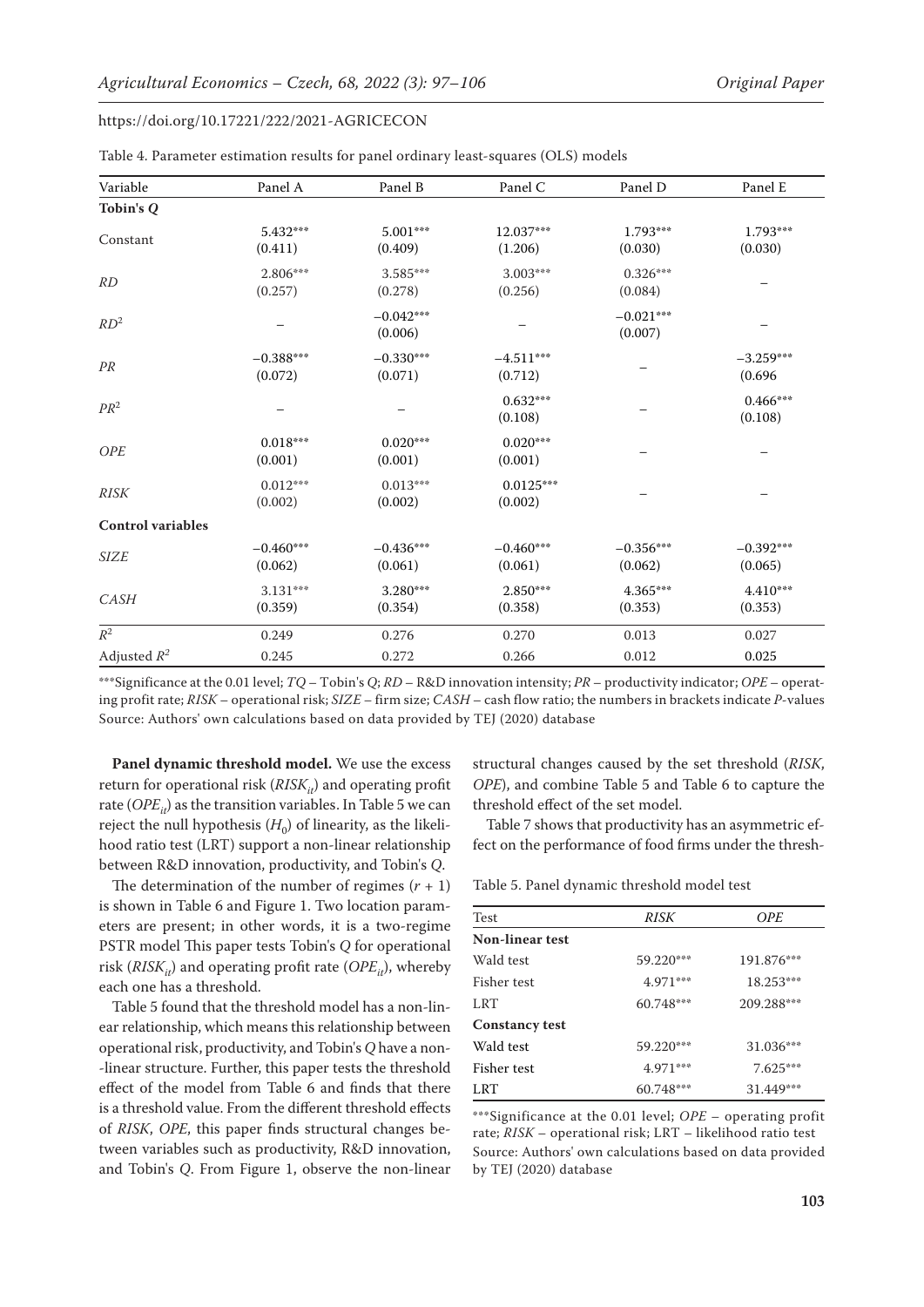

Figure 1. Transition function plot: (A) operational risk and (B) operating profit rate for Tobin's *Q* whereby each has a threshold

Source: Authors' own calculations based on data provided by TEJ (2020) database

Table 6. Determination of the number of thresholds [number of threshold  $r(m) = 1$ ]

| Statistic                      | RISK       | OPE.        |
|--------------------------------|------------|-------------|
| $H_{3}$ : B3 = 0               | 0.618      | 2.197       |
| $H_2$ : $B2 = 0   B3 = 0$      | 0.757      | 4.122       |
| $H_i$ : $B1 = 0   B2 = B3 = 0$ | $3.567***$ | $11.181***$ |

\*\*\*Significance at the 0.01 level; *B*1, *B*2, and *B*3 – slope coefficients; *RISK* – operational risk; *OPE* – operating profit rate Source: Authors' own calculations based on data provided by TEJ (2020) database

old of operational risk. First, in the high operating risk interval, this study finds that productivity has a positive and significant relationship with performance (0.487); in the low operational risk interval, productivity negatively correlates with performance (–0.088). The food industry faces high operational risks; it needs to pay more attention to and enhance productivity. A robust production process, quality, service, and good brand value will help firms' productivity. However, suppose food firms add investment in R&D innovation in the high-operational risk interval. In that case, it is a very cautious

| Table 7. Panel dynamic threshold model estimation results |  |  |  |  |
|-----------------------------------------------------------|--|--|--|--|
|-----------------------------------------------------------|--|--|--|--|

|                               |                        | RISK dynamic threshold |                        | OPE dynamic threshold  |
|-------------------------------|------------------------|------------------------|------------------------|------------------------|
| Variables                     | low RISK               | high RISK              | low OPE                | high OPE               |
| RD                            | $-0.064***$<br>(0.029) | $-0.015$<br>(0.057)    | $-0.068**$<br>(0.156)  | 70.810***<br>(0.079)   |
| PR                            | $-0.088$<br>(0.068)    | $0.487***$<br>(0.294)  | $-0.174***$<br>(0.081) | 9.763**<br>(3.803)     |
| <b>SIZE</b>                   | $-0.064$<br>(0.152)    | $-0.307$<br>(0.150)    | $-0.270**$<br>(0.122)  | $-3.336$<br>(1.743)    |
| <b>CASH</b>                   | $2.043***$<br>(0.354)  | $0.490*$<br>(1.228)    | $0.626***$<br>(0.363)  | $6.931***$<br>(13.942) |
| Estimated location parameters |                        | 49.365                 |                        | 21.472                 |
| Estimated slope parameters    |                        | 0.104                  |                        | 2.768                  |
| <b>RSS</b>                    |                        | 311.770                |                        | 398.164                |

\*, \*\*, and \*\*\* denote 10, 5, and 1% significance levels, respectively; *RISK* – operational risk; *OPE* – operating profit rate; *RD* – R&D innovation intensity; *PR* – productivity indicator; *SIZE –* firm size; *CASH* – cash flow ratio; RSS – residual sum of squares; the numbers in brackets indicate *P*-values

Source: Authors' own calculations based on data provided TEJ (2020) database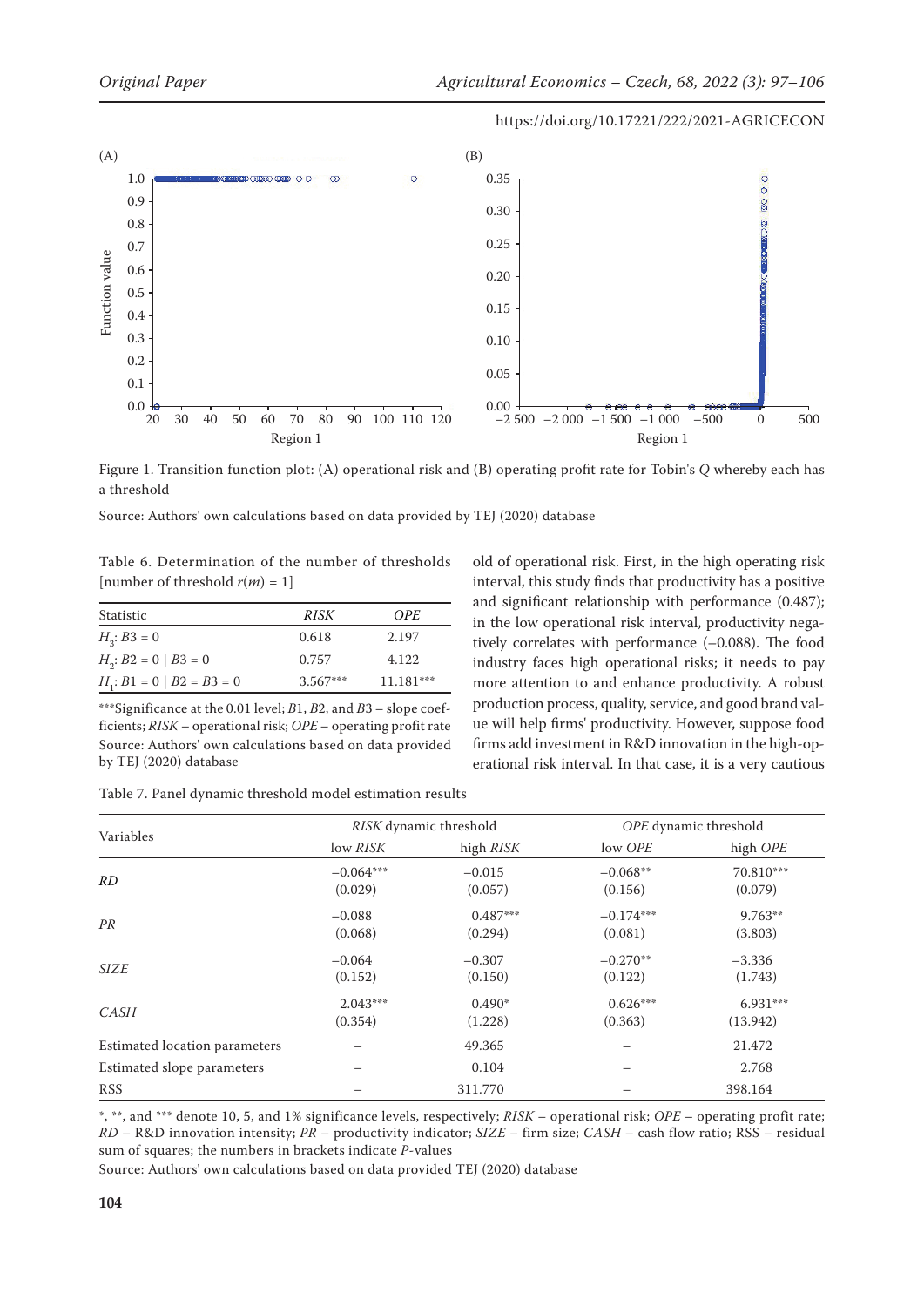strategy because this study finds that R&D innovation negatively affects performance when it is in the high operational risk interval.

Second, the study also finds that productivity (9.763) and R&D innovation (70.810) positively and significantly affect performance in the high operating profit rate interval. However, in the low operating profit rate interval, productivity (–0.174) and R&D innovation negatively affect performance (–0.068), demonstrating productivity and R&D innovation are important factors for food firms while in the high operating profit rate interval.

Finally, this study shows that productivity and R&D innovation are necessary operational functions for firm performance, and the firm's biggest goal is to be sustainable. In the past, many food firms only paid attention to investment in R&D innovation while neglecting the management mechanism other than R&D innovation. Thus, food firms could not be competitive during a period when facing operational risks. This study suggests that food firms strengthen professional productivity, which is the critical factor in creating synergies in R&D innovation and sustainable management.

Operational risk is an environmental condition that the food industry must face. Operational risk can drive competition and progress in the food industry, but it also tests how the sector can enhance the competitiveness of all the firms. Aside from the function of R&D innovation, the professional mechanism of productivity is even more critical.

## **CONCLUSION**

This paper employs a panel dataset of 35 Taiwanese food firms during 2008–2020 and observes the relevance of R&D innovation, productivity, and operational risk on firm performance. We also investigate R&D innovation, the asymmetric effects of productivity under the operational risk, and the operating profit rate threshold. The empirical results of this study support all our hypotheses.

According to the results of the panel regression models, a U-shaped relationship was found between productivity and performance. Conversely, finding an inverse U-shaped relationship between food firm performance and R&D innovation. In the long run, expanding professional productivity has a marginal incremental effect on firm performance, strengthening the firm's professional production process, professional quality, brand value, etc., which enhances the food firm's performance. However, expanding R&D innovation has a marginal diminishing effect on firm performance.

Table 4 found that R&D innovation has an inverted U-shaped relationship to the firm's performance, and productivity is a U-shaped relationship, which shows that the firm should pay attention to the substantial benefits of R&D innovation or productivity to firm performance. Table 7 shows that firms with high operating profit can invest in R&D innovation or productivity to remain competitive compared to firms with low operating profit.

On the whole, when a food firm invests in R&D innovation or productivity, it is essential to use a professional management mechanism. It is not about investing heavily in R&D innovation or productivity, and the key should be that R&D innovation or productivity can be converted into a substantial benefit for the firm.

According to the panel dynamic threshold model results, in the high operational risk interval, productivity has a positive and significant relationship with performance. However, in the low operating risk interval, productivity has a negative association with performance. The research results support productivity asymmetric effects on firm performance at different operational risk thresholds. The food industry has a high operating profit margin, which simultaneously offers the necessary condition for good R&D innovation and productivity.

This study suggests that firms, investors, and competent authorities should pay attention to the professional and synergetic effects of R&D innovation and productivity in the food industry. For the sustainable development of this industry, it is necessary to strengthen firms' comprehensive management mechanisms. For future research, we will consider the impact of R&D innovation, productivity, and life cycle on firm performance, as the life cycle is a significant issue for the food industry. Most of the literature and theories in the past consider the impact of individual factors such as R&D innovation or productivity on firm performance.

However, this paper attempts to re-examine the new state of these phenomena from operational risk factors that are relatively easy to be overlooked. Through the panel threshold model, this paper capture that operational risks make R&D innovation or productivity have different interpretations of firm performance in different threshold ranges. Especially in areas with high operational risks, firms will have better competitiveness in R&D and innovation or productivity. Therefore, this paper reminds the food industry that investment in R&D and innovation is an essential key factor in policy recommendations.

In addition, improving productivity is also a necessary measure for the food industry to maintain com